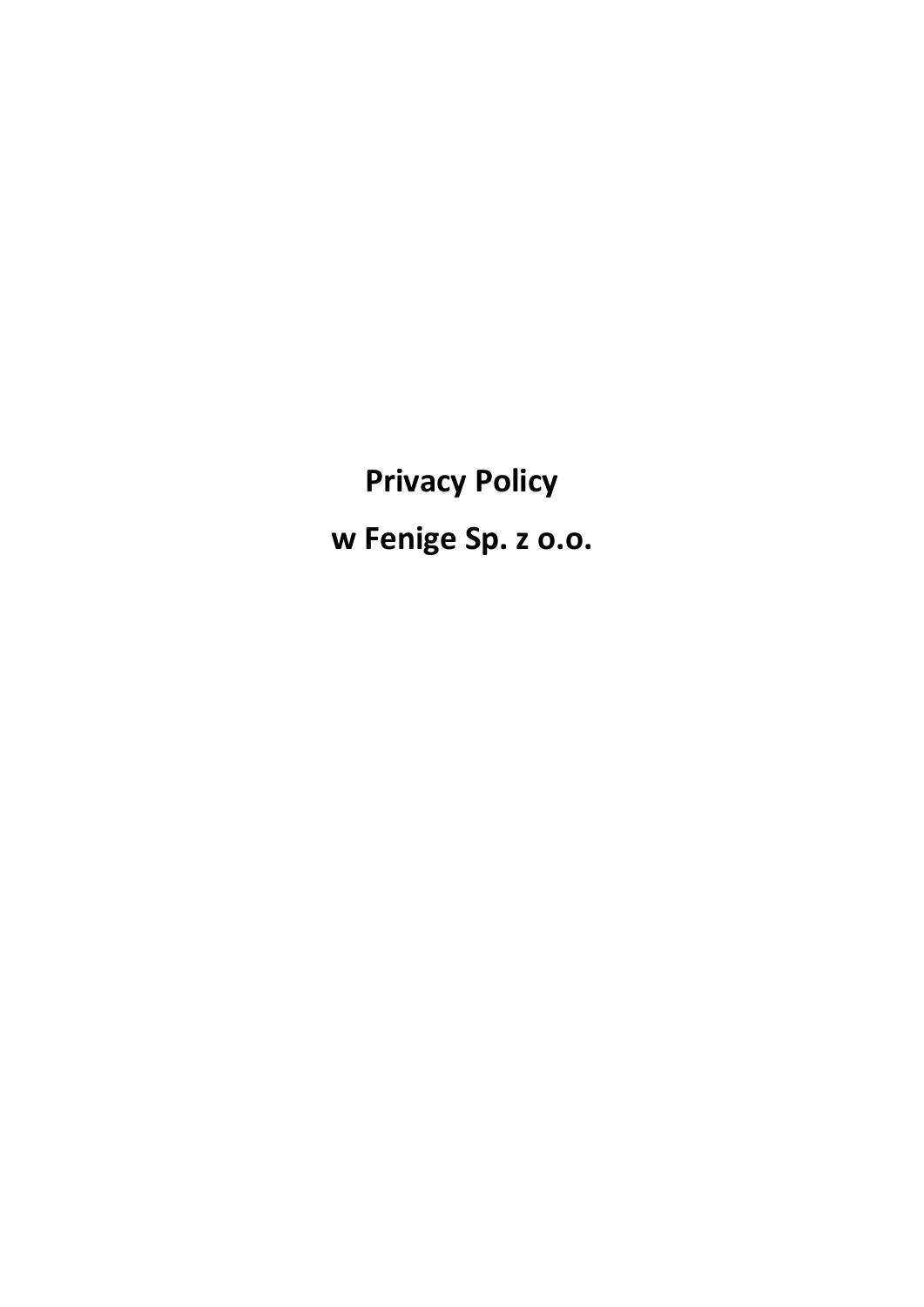The protection of Fenige customers' privacy is very important for us. Below we are publishing an explanation about the data that we collect and the principles of their processing and utilizing that we apply. We restrict the use and collection of information about site users to the necessary minimum required to provide top-level services.

This document includes information on: the Personal Data Controller, data subjects' rights, cookie files namely browser cookies,

In order to maintain transparency, the following phrases have been used in this document:

We – Fenige Sp. z o.o., Promienna 10 Street, 03-672 Warsaw, registered in the

District Court for the capital city of Warsaw in Warsaw 13th Commercial Department of the National Court Register, under number

KRS: 0000461471, NIP (tax ID): 118-209-20-36, REGON (business register number): 146693435, the share capital of which is PLN 962 500,

You – a natural person that entrusts their personal data for processing due to at least one purpose as specified in this information. In order to increase transparency of the text, we have allowed ourselves to use the direct "you" phrase.

### 1. Information on Privacy Statement

In this Privacy Statement we explain, in an accessible and clear manner, what kinds of your personal data we collect, and how we process them. The Statement refers to:

- our all former, present and potential clients. By virtue of law, we are obliged to keep the personal data about you, also for a specified time after the end of our relations,
- all the persons participating in any transaction via Fenige services.

Personal data refer to any information that may tell us something about you or that we can connect with you. This applies to your first and last name, telephone number, address of residence, IP address, or information about any payments that you make with our agency. Processing should be understood as anything that we can do with such data, e.g. collecting, recording, organizing, ordering, storing, adapting or modifying, collecting, browsing, using, disclosing by sending, disseminating or another kind of sharing them, adapting or combining, limiting, deleting or destroying.

You make your personal information available to us, when you become our client, register under our online services, fill in an online form, use our products and services or contact us through one of our communication channels.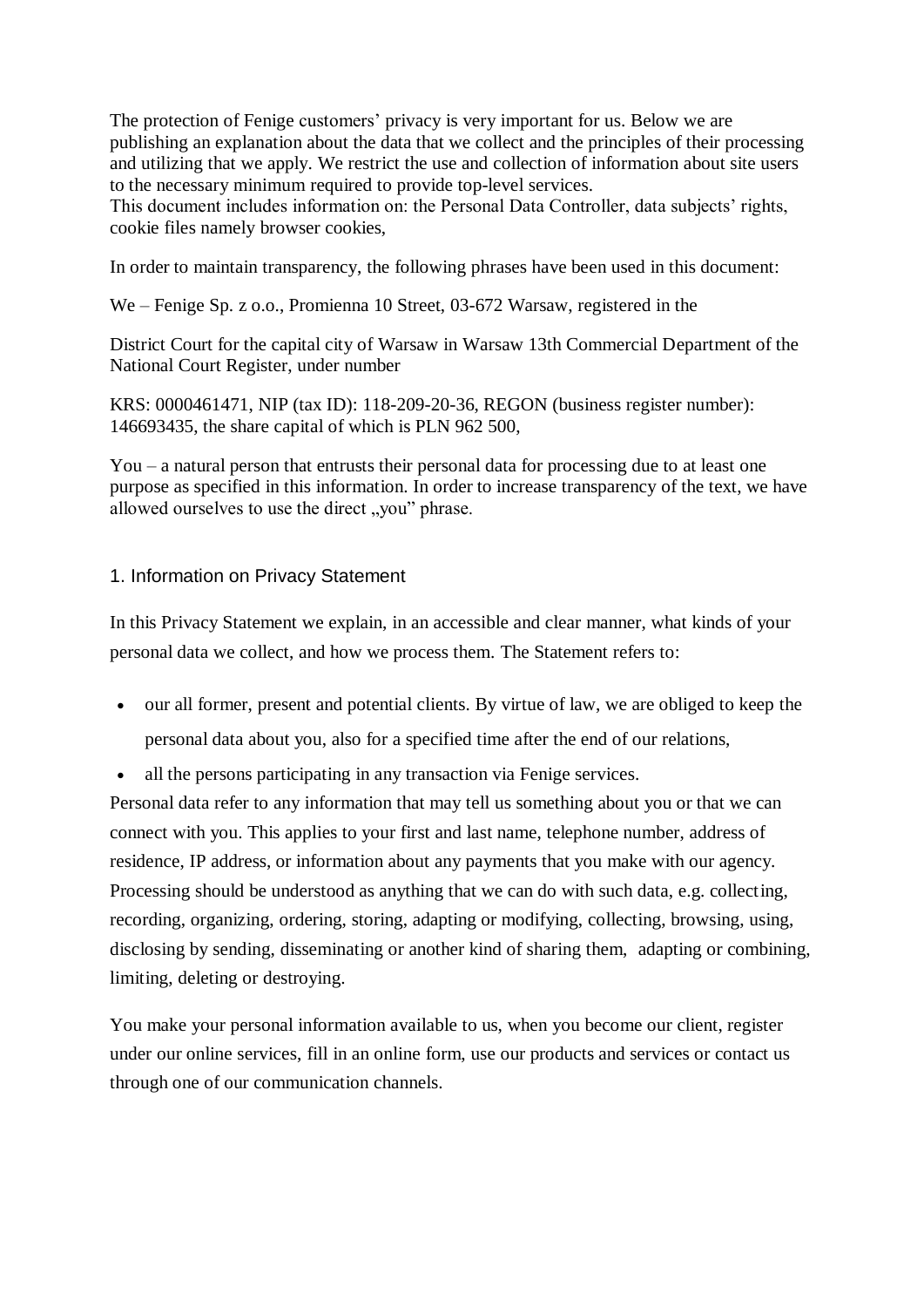## 2. Types of data we collect about you

### **Personal data**

- Sender's identification data: first name, last name, number of identity document, street, building number, premises number, postal code, city, country, e-mail telephone number;
- Recipient's identification data: first and last name, e-mail;
- Data concerning the transaction, such as the number of your payment card, the number of the recipient's payment card, amounts and places where the transaction is made;
- IP address of the computer or the mobile device, browser data, device data.

### **Sensitive data**

We do not obtain or process natural persons' sensitive data.

# **Profiling**

We do not perform natural persons' profiling.

## 3. What do we do with your personal data?

We use your personal data only for justified business reasons. This is concerned with the following circumstances:

- a) in order to render the services based on the need to process the personal data to perform the agreement;
- b) for analytical and statistical purposes on the basis of a legitimate interest of the Company such as analysis of performance of the Company's business operations;
- c) for direct marketing purposes of the Company's own products or services on the basis of the Company's legitimate interest such as direct marketing of its own products or services;
- d) for marketing purposes (other than mentioned in letter c above) or receiving commercial information – on the basis of the Sender's voluntary consent;

 e) in order to determine, assert or defend against claims and legal obligations of the Company – on the basis of the Company's legitimate interest being the right to exercise the aforementioned rights and fulfill legal duties. We can process your personal data to protect you against unfair actions, e.g. if you become a victim of identity theft, your personal data have been disclosed or a hacker has broken into your device.

# 4. Whom do we make your data available to and why?

### **State authorities**

In order to fulfill our regulatory duties, we can disclose data to competent authorities, e.g. in order to counteract terrorism and money laundering. In some cases, we are obliged, under legal regulations, to make your data available to external entities, judiciary authorities/law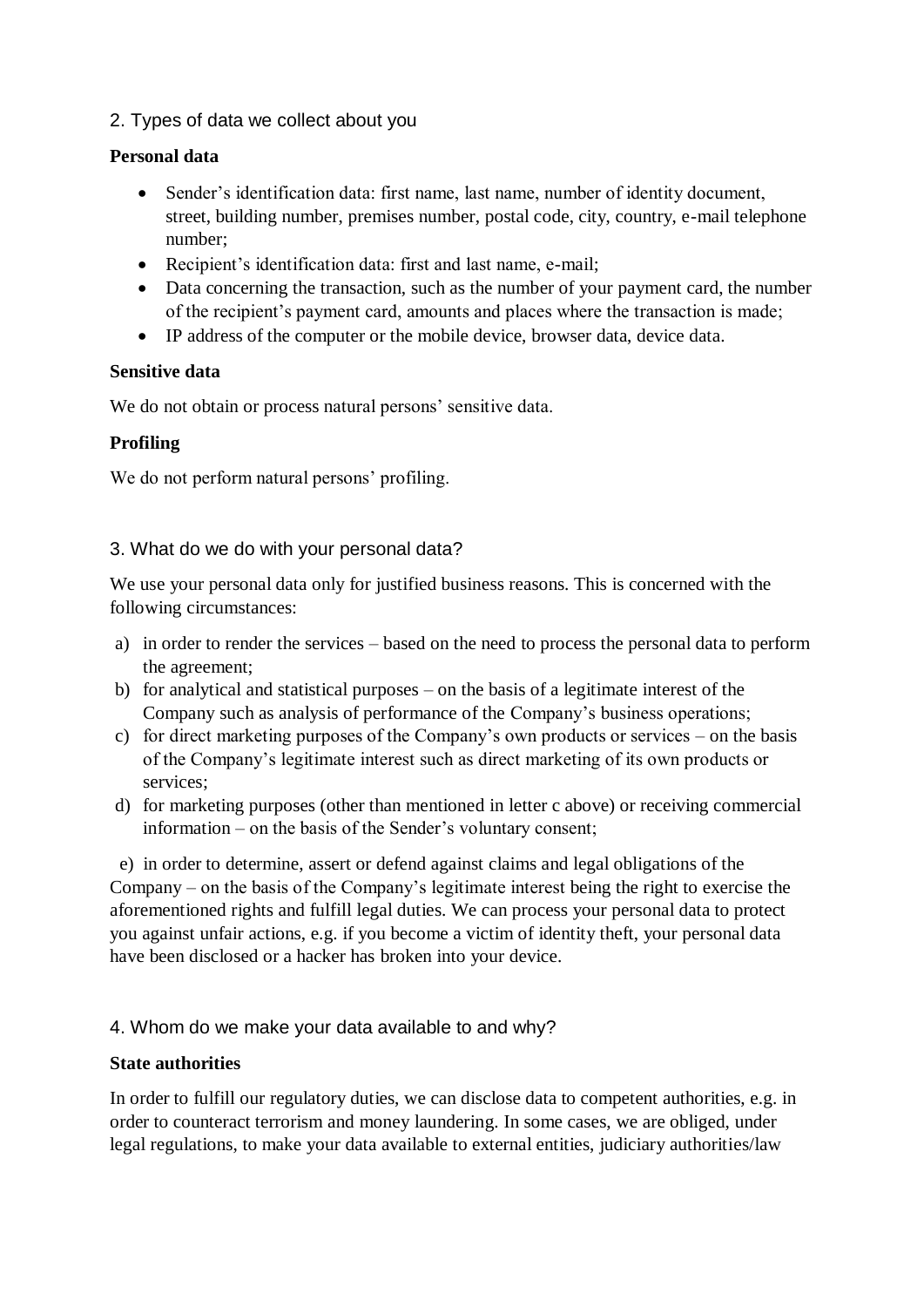enforcement authorities, such as the police, prosecutor's office, courts and arbitration/mediation bodies at their clear and lawful request.

## **Financial institutions**

When you pay by a payment card, we have to make the information about you available to a financial institution such as Mastercard or Visa, e.g. Your first name and surname, address, payment card number.

## **Service providers**

When we use other service providers' services, we make only the personal data that are required for the given order available. Service providers support us in such operations as:

provision of specific services and performance of specific operations.

We take care to ensure that third parties have access solely to these personal data that are necessary to perform specific tasks.

Whenever we make your personal data available internally or to third parties in other countries, we apply the necessary protections in order to protect your data. in this regard, Fenige is based on:

standard contractual clauses adopted within the European Union.

(they are concerned with data transfer by an entity within the boundaries of the EU outside the European Economic Area for the purpose of ensuring conformity of the EU data protection regulations).

# 5. Your rights and the way we observe them

The right to access information

You are entitled to apply to us in order to obtain a statement of the personal data that we process.

# **The right to amend data**

If your personal data are incorrect, you have the right to apply to us for correcting them. If we make data about you available to a third party and the data are later corrected, we'll also notify the third party about this fact.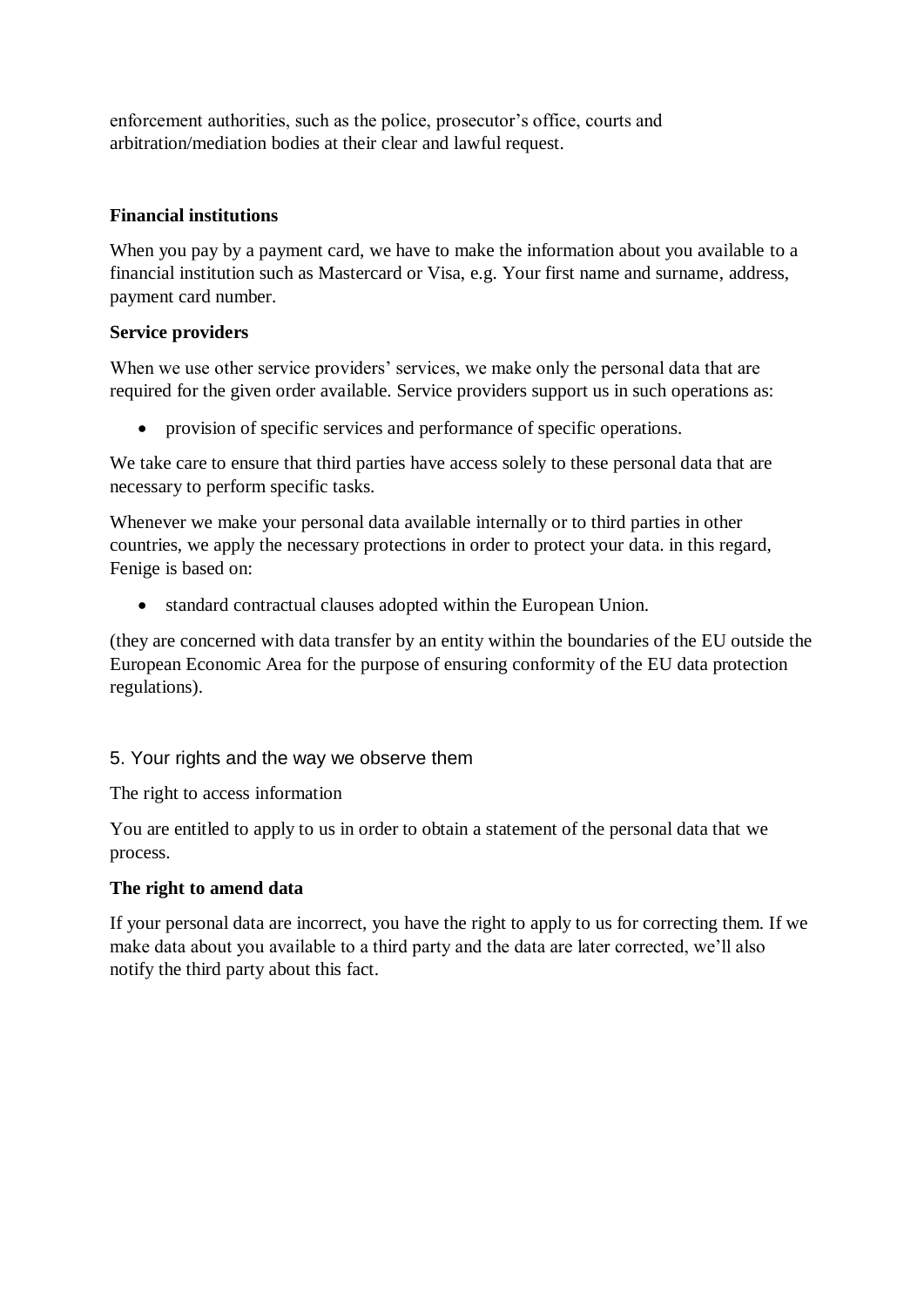## **The right to file an objection against the processing**

You can file an objection against using your personal data to us due to legitimate interests. You can do it online by sending an e-mail or to our office's address. We will analyze your objection and whether the processing of your information has any unwanted effect on you that requires us to stop such processing.

We will not be able to acknowledge your objection to the processing of the personal data in the following situations:

- if we are legally obliged to conduct such actions,
- if it is necessary for the purpose of performing the agreement concluded with you.

The right to restrict processing

You are entitled to apply to us for restricting the use of your personal data, if:

- you believe that the information is incorrect,
- we process the data unlawfully,
- we do not need such data anymore, but you want us to keep them in case of any claims,
- vou object to our processing of your data due to legitimate interests and this objection has been acknowledged by us.

#### **The right to transfer the data**

You are entitled to apply to us for transfer of your personal data directly to you or to a different organization. This is concerned with the personal data that we process in an automated way and with your consent or on the basis of an agreement concluded between us. If it is technically possible, we will forward your personal data.

#### **You can apply to us to remove your personal data, if:**

- they are no longer necessary for us for the purposes which the data were collected for,
- you withdraw your consent to the processing thereof and we have no other basis for processing,
- you object to our processing of your data for our legally justified interests and there are no superior legitimate interests for the processing of the data and this objection has been acknowledged, or for the purpose of sending commercial messages,

we process your personal data not in line with the law or the regulations of the European Union or a member state of the European Union require us to remove your personal data.

The right to file a complaint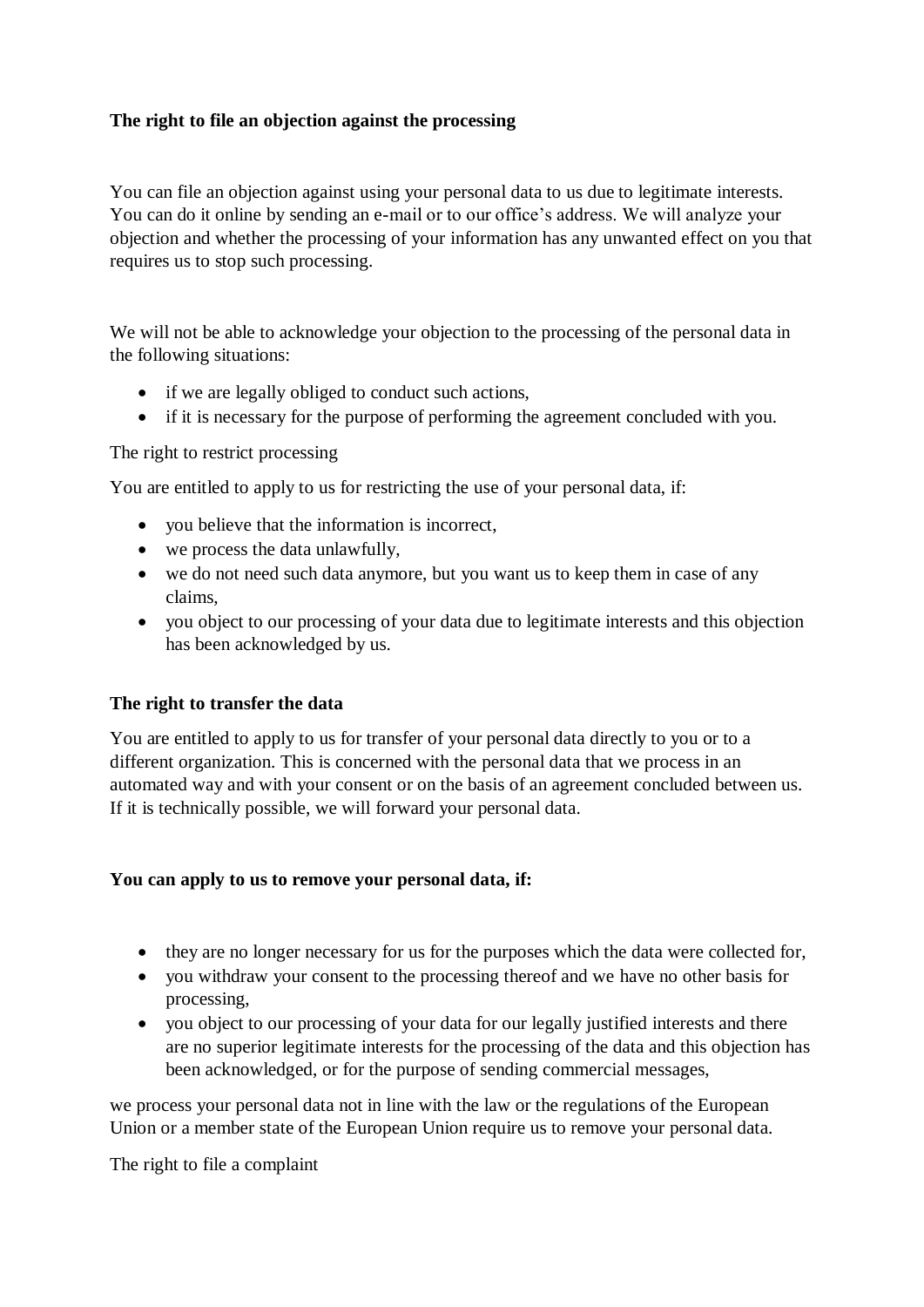If you are not satisfied with the way we have responded to your concerns, you have the right of file a complaint in Fenige. If you are still not satisfied with our activities in reply to this complaint, you may hand it over to the Fenige data protection officer at the address indicated in item 10 of this statement.

## 6. How do we protect your personal data?

To protect your data, we apply internal policies and standards across our whole organization. These policies and standards are periodically updated, in order to maintain their continuous compliance with the regulations and changes on the market. In particular, as well as in accordance with the legal regulations, we apply appropriate technical and organizational measures (policies and procedures, IT safety measures etc.), to guarantee the confidentiality, integrity and availability of your personal data as well as the way they are processed.

In addition, our employees are subject to obligations regarding confidentiality and may not disclose your personal data or the methods of protecting your data not in line with the law or without a valid reason.

## 7. What can you do to make it easier for us to protect your data?

The protection of your data is our priority, we do our best, but there are some actions which you can take yourself:

- install antivirus software, anti-spyware and firewall software and keep this software updated,
- not to leave devices, payment cards unattended,
- immediately report to competent services and instantly reserve a lost card,
- always log out from portals, when you are not using them anymore,
- store passwords in strict confidentiality and use the so-called strong passwords, namely avoid obvious combinations of letters and digits,
- be watchful online and learn how to recognize any untypical activity, e.g. a new website address or messages used to extort your personal information.

### 8. How long do we store your personal data?

We can store your personal data only as long as necessary for the purposes which they were necessary for us at first. After that time, we use available solutions, e.g. archiving

# 9. Contact with Fenige

If you want to learn more about the policies regarding the data and about the way of using your personal data, you can contact us: by e-mail. At the end of this document there is